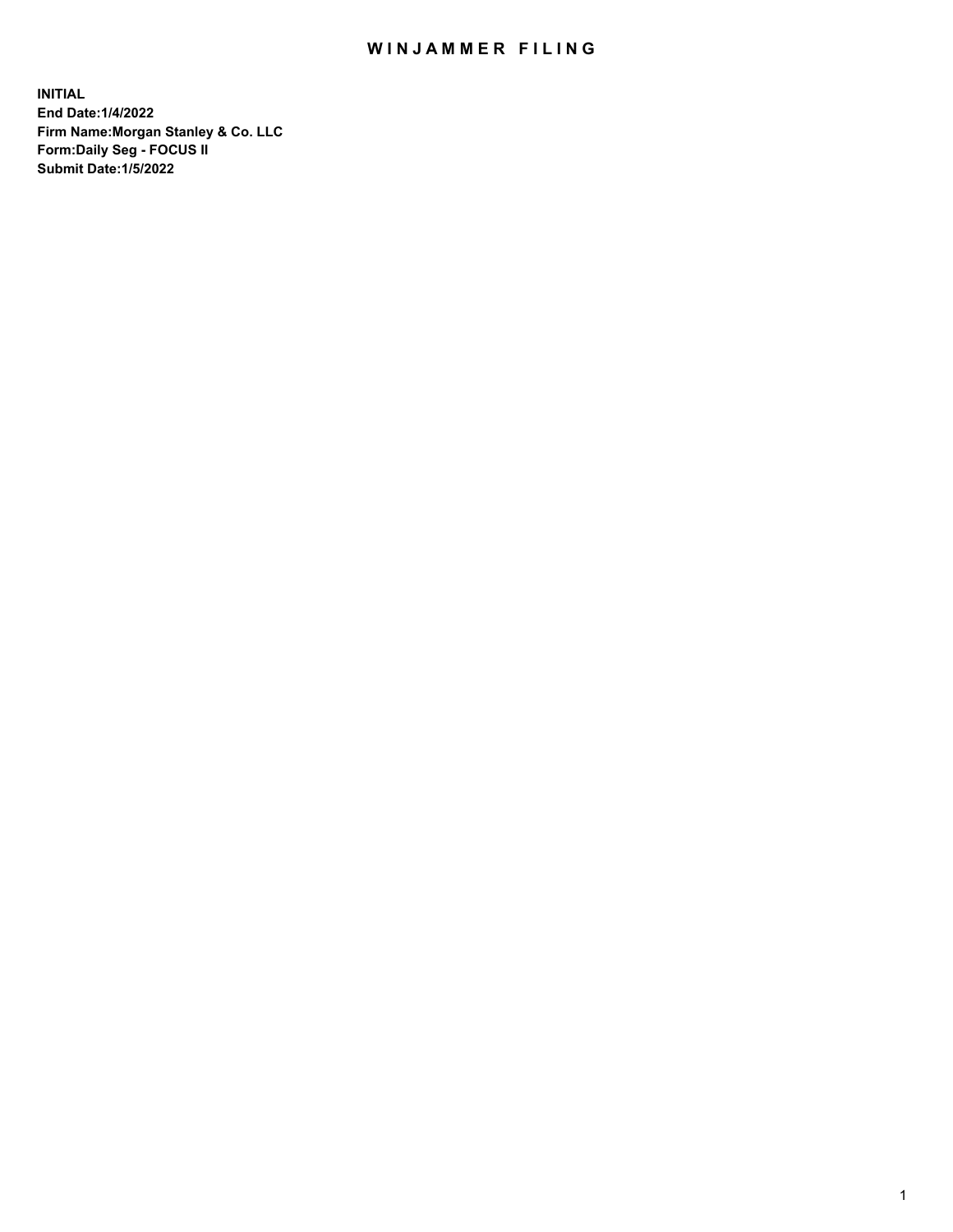**INITIAL End Date:1/4/2022 Firm Name:Morgan Stanley & Co. LLC Form:Daily Seg - FOCUS II Submit Date:1/5/2022 Daily Segregation - Cover Page**

| Name of Company                                                                                                                                                                                                                                                                                                               | Morgan Stanley & Co. LLC                                                     |
|-------------------------------------------------------------------------------------------------------------------------------------------------------------------------------------------------------------------------------------------------------------------------------------------------------------------------------|------------------------------------------------------------------------------|
| <b>Contact Name</b>                                                                                                                                                                                                                                                                                                           | <b>Ikram Shah</b>                                                            |
| <b>Contact Phone Number</b>                                                                                                                                                                                                                                                                                                   | 212-276-0963                                                                 |
| <b>Contact Email Address</b>                                                                                                                                                                                                                                                                                                  | Ikram.shah@morganstanley.com                                                 |
| FCM's Customer Segregated Funds Residual Interest Target (choose one):<br>a. Minimum dollar amount: ; or<br>b. Minimum percentage of customer segregated funds required:% ; or<br>c. Dollar amount range between: and; or<br>d. Percentage range of customer segregated funds required between: % and %.                      | 235,000,000<br><u>0</u><br><u>00</u><br>0 Q                                  |
| FCM's Customer Secured Amount Funds Residual Interest Target (choose one):<br>a. Minimum dollar amount: ; or<br>b. Minimum percentage of customer secured funds required:%; or<br>c. Dollar amount range between: and; or<br>d. Percentage range of customer secured funds required between:% and%.                           | 140,000,000<br><u>0</u><br>$\underline{0}$ $\underline{0}$<br>0 <sup>0</sup> |
| FCM's Cleared Swaps Customer Collateral Residual Interest Target (choose one):<br>a. Minimum dollar amount: ; or<br>b. Minimum percentage of cleared swaps customer collateral required:%; or<br>c. Dollar amount range between: and; or<br>d. Percentage range of cleared swaps customer collateral required between:% and%. | 92,000,000<br><u>0</u><br><u>00</u><br>00                                    |

Attach supporting documents CH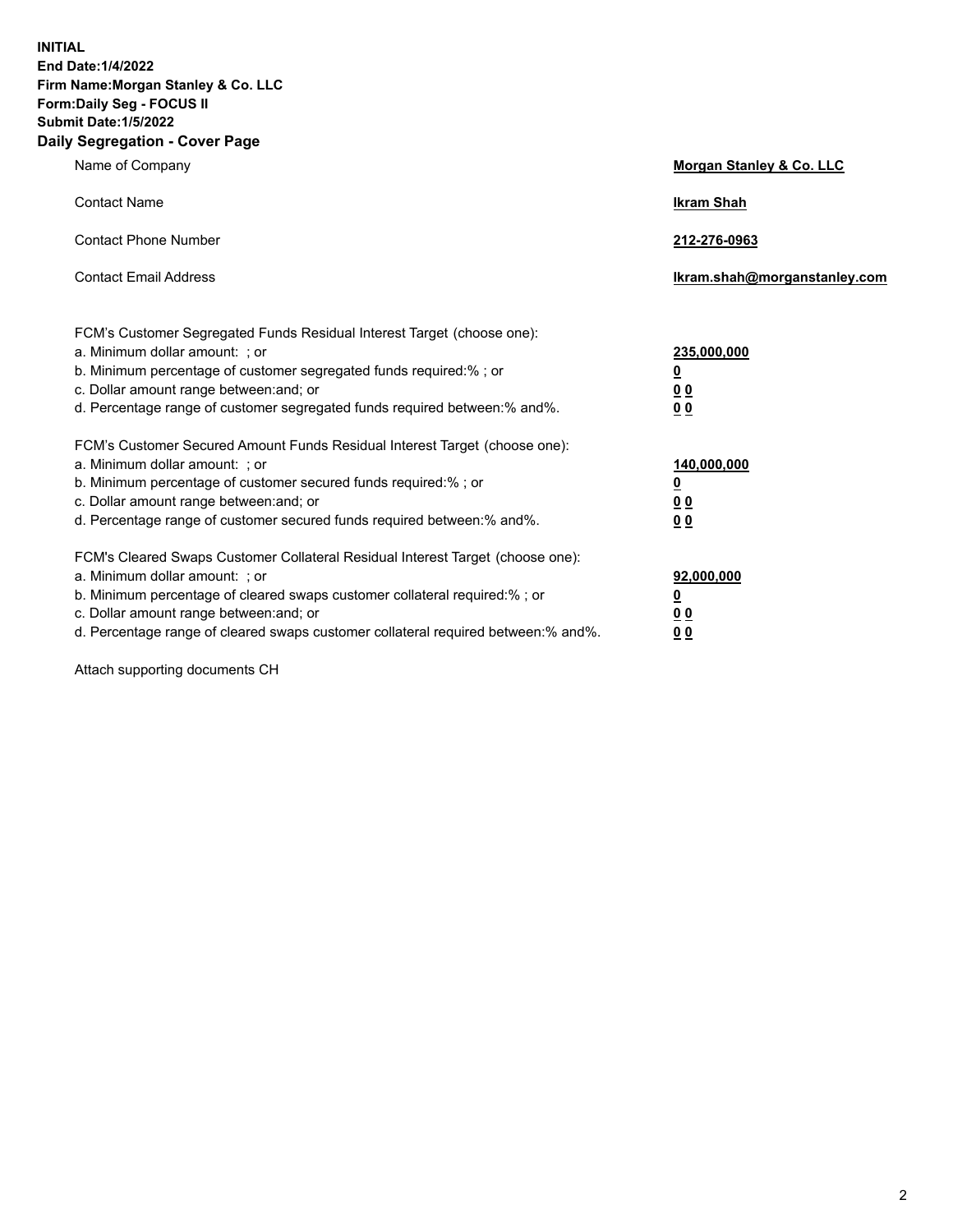| <b>INITIAL</b> |                                                                                             |                                                |
|----------------|---------------------------------------------------------------------------------------------|------------------------------------------------|
|                | End Date: 1/4/2022                                                                          |                                                |
|                | Firm Name: Morgan Stanley & Co. LLC                                                         |                                                |
|                | Form: Daily Seg - FOCUS II                                                                  |                                                |
|                | <b>Submit Date: 1/5/2022</b>                                                                |                                                |
|                | <b>Daily Segregation - Secured Amounts</b>                                                  |                                                |
|                | Foreign Futures and Foreign Options Secured Amounts                                         |                                                |
|                | Amount required to be set aside pursuant to law, rule or regulation of a foreign            | $0$ [7305]                                     |
|                | government or a rule of a self-regulatory organization authorized thereunder                |                                                |
|                |                                                                                             |                                                |
| 1.             | Net ledger balance - Foreign Futures and Foreign Option Trading - All Customers             |                                                |
|                | A. Cash                                                                                     | 5,495,351,243 [7315]                           |
|                | B. Securities (at market)                                                                   | 1,794,876,649 [7317]                           |
| 2.             | Net unrealized profit (loss) in open futures contracts traded on a foreign board of trade   | 1,355,913,028 [7325]                           |
| 3.             | Exchange traded options                                                                     |                                                |
|                | a. Market value of open option contracts purchased on a foreign board of trade              | 21,069,093 [7335]                              |
|                | b. Market value of open contracts granted (sold) on a foreign board of trade                | -17,232,801 [7337]                             |
| 4.             | Net equity (deficit) (add lines 1. 2. and 3.)                                               | 8,649,977,212 [7345]                           |
| 5.             | Account liquidating to a deficit and account with a debit balances - gross amount           | 51,669,303 [7351]                              |
|                | Less: amount offset by customer owned securities                                            | -48,954,804 [7352] 2,714,499                   |
|                |                                                                                             | [7354]                                         |
| 6.             | Amount required to be set aside as the secured amount - Net Liquidating Equity              | 8,652,691,711 [7355]                           |
|                | Method (add lines 4 and 5)                                                                  |                                                |
| 7.             | Greater of amount required to be set aside pursuant to foreign jurisdiction (above) or line | 8,652,691,711 [7360]                           |
|                | 6.                                                                                          |                                                |
|                | FUNDS DEPOSITED IN SEPARATE REGULATION 30.7 ACCOUNTS                                        |                                                |
| 1.             | Cash in banks                                                                               |                                                |
|                |                                                                                             |                                                |
|                | A. Banks located in the United States                                                       | 526,185,380 [7500]                             |
|                | B. Other banks qualified under Regulation 30.7                                              | 431,754,196 [7520] 957,939,576                 |
|                |                                                                                             | [7530]                                         |
| 2.             | Securities                                                                                  |                                                |
|                | A. In safekeeping with banks located in the United States                                   | 405,828,855 [7540]                             |
|                | B. In safekeeping with other banks qualified under Regulation 30.7                          | 81,282,539 [7560] 487,111,394                  |
|                |                                                                                             | [7570]                                         |
| 3.             | Equities with registered futures commission merchants                                       |                                                |
|                | A. Cash                                                                                     | 5,954,411 [7580]                               |
|                | <b>B.</b> Securities                                                                        | <u>0</u> [7590]                                |
|                | C. Unrealized gain (loss) on open futures contracts                                         | 2,831,541 [7600]                               |
|                | D. Value of long option contracts                                                           | $0$ [7610]                                     |
|                | E. Value of short option contracts                                                          | <u>0</u> [7615] <b>8,785,952</b> [7620]        |
| 4.             | Amounts held by clearing organizations of foreign boards of trade                           |                                                |
|                | A. Cash                                                                                     | $0$ [7640]                                     |
|                | <b>B.</b> Securities                                                                        | $0$ [7650]                                     |
|                | C. Amount due to (from) clearing organization - daily variation                             | $0$ [7660]                                     |
|                | D. Value of long option contracts                                                           | $0$ [7670]                                     |
|                | E. Value of short option contracts                                                          |                                                |
| 5.             | Amounts held by members of foreign boards of trade                                          | 0 [7675] 0 [7680]                              |
|                | A. Cash                                                                                     |                                                |
|                |                                                                                             | 4,749,992,283 [7700]                           |
|                | <b>B.</b> Securities                                                                        | 1,307,765,255 [7710]                           |
|                | C. Unrealized gain (loss) on open futures contracts                                         | 1,353,081,487 [7720]                           |
|                | D. Value of long option contracts                                                           | 21,069,093 [7730]                              |
|                | E. Value of short option contracts                                                          | <u>-17,232,801</u> [7735] <u>7,414,675,317</u> |
|                |                                                                                             | [7740]                                         |
| 6.             | Amounts with other depositories designated by a foreign board of trade                      | $0$ [7760]                                     |
| 7.             | Segregated funds on hand                                                                    | $0$ [7765]                                     |
| 8.             | Total funds in separate section 30.7 accounts                                               | 8,868,512,239 [7770]                           |
| 9.             | Excess (deficiency) Set Aside for Secured Amount (subtract line 7 Secured Statement         | 215,820,528 [7380]                             |
|                | Page 1 from Line 8)                                                                         |                                                |

10. Management Target Amount for Excess funds in separate section 30.7 accounts **140,000,000** [7780]

11. Excess (deficiency) funds in separate 30.7 accounts over (under) Management Target **75,820,528** [7785]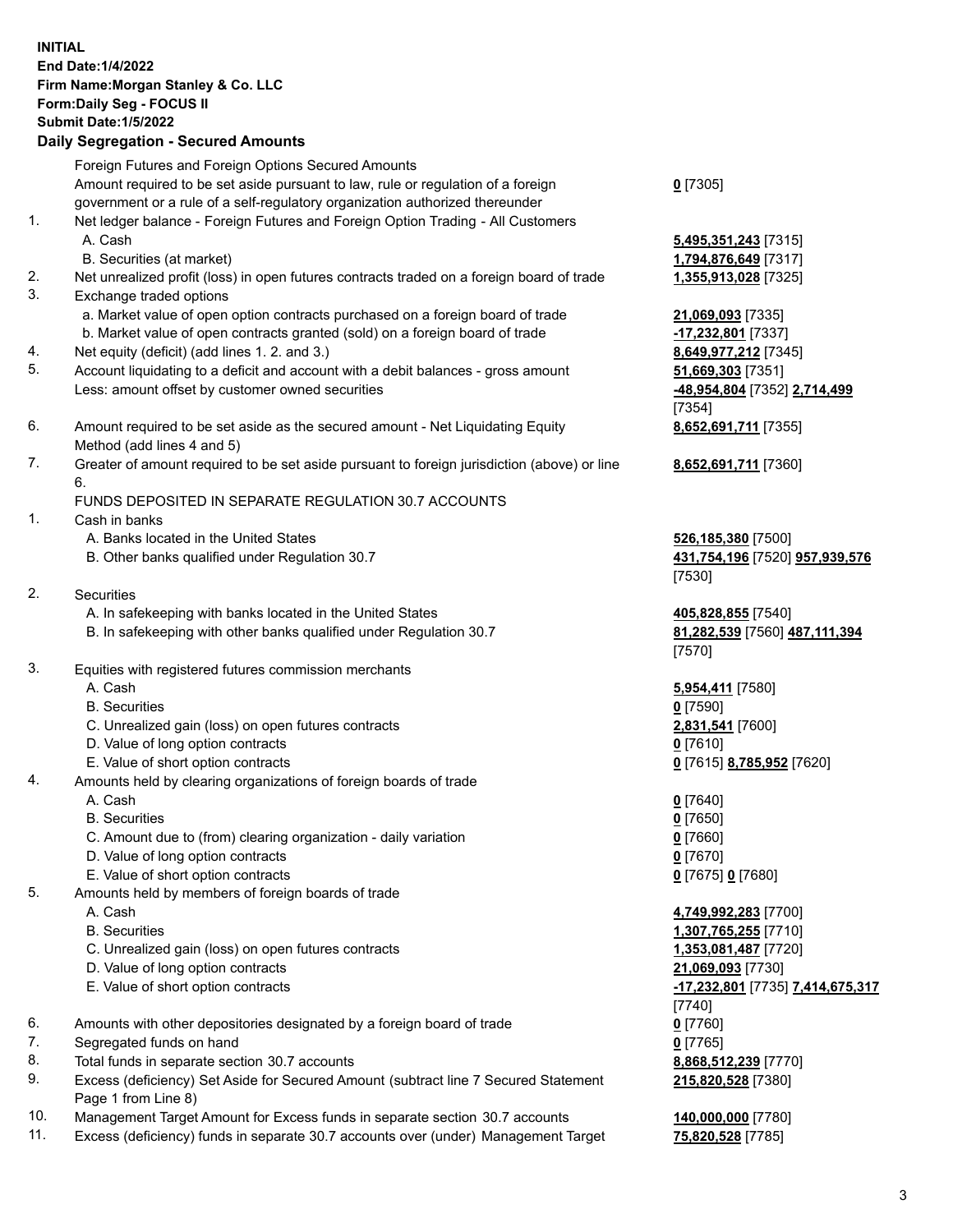**INITIAL End Date:1/4/2022 Firm Name:Morgan Stanley & Co. LLC Form:Daily Seg - FOCUS II Submit Date:1/5/2022 Daily Segregation - Segregation Statement** SEGREGATION REQUIREMENTS(Section 4d(2) of the CEAct) 1. Net ledger balance A. Cash **15,456,416,404** [7010] B. Securities (at market) **6,871,111,082** [7020] 2. Net unrealized profit (loss) in open futures contracts traded on a contract market **1,235,647,151** [7030] 3. Exchange traded options A. Add market value of open option contracts purchased on a contract market **1,008,046,140** [7032] B. Deduct market value of open option contracts granted (sold) on a contract market **-470,901,352** [7033] 4. Net equity (deficit) (add lines 1, 2 and 3) **24,100,319,425** [7040] 5. Accounts liquidating to a deficit and accounts with debit balances - gross amount **310,740,412** [7045] Less: amount offset by customer securities **-307,462,725** [7047] **3,277,687** [7050] 6. Amount required to be segregated (add lines 4 and 5) **24,103,597,112** [7060] FUNDS IN SEGREGATED ACCOUNTS 7. Deposited in segregated funds bank accounts A. Cash **2,103,275,584** [7070] B. Securities representing investments of customers' funds (at market) **0** [7080] C. Securities held for particular customers or option customers in lieu of cash (at market) **3,069,499,747** [7090] 8. Margins on deposit with derivatives clearing organizations of contract markets A. Cash **14,871,534,279** [7100] B. Securities representing investments of customers' funds (at market) **0** [7110] C. Securities held for particular customers or option customers in lieu of cash (at market) **3,649,045,451** [7120] 9. Net settlement from (to) derivatives clearing organizations of contract markets **94,968,569** [7130] 10. Exchange traded options A. Value of open long option contracts **1,008,046,140** [7132] B. Value of open short option contracts **-470,901,352** [7133] 11. Net equities with other FCMs A. Net liquidating equity **11,780,606** [7140] B. Securities representing investments of customers' funds (at market) **0** [7160] C. Securities held for particular customers or option customers in lieu of cash (at market) **0** [7170] 12. Segregated funds on hand **152,565,884** [7150] 13. Total amount in segregation (add lines 7 through 12) **24,489,814,908** [7180] 14. Excess (deficiency) funds in segregation (subtract line 6 from line 13) **386,217,796** [7190] 15. Management Target Amount for Excess funds in segregation **235,000,000** [7194]

16. Excess (deficiency) funds in segregation over (under) Management Target Amount Excess

**151,217,796** [7198]